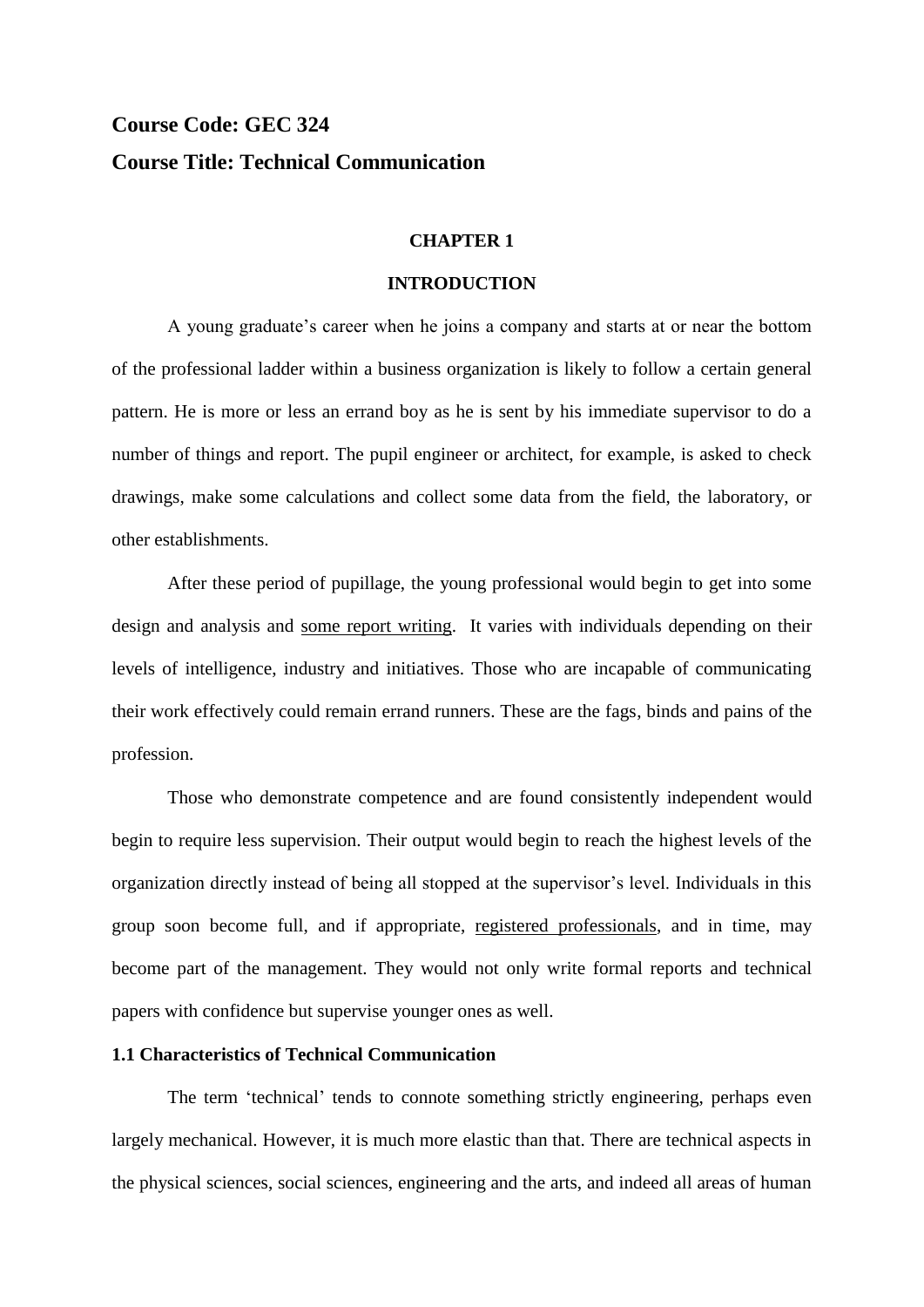endeavor in which acquisition or display of skill is pertinent. The key ingredients in technical operations are that they are governed by certain laws or rules and that they are formal.

Technical Writing is all formal writing or communication which is in accordance with certain guiding rules or principles. It is characterized by use of words and expressions that are simple, concrete and familiar rather than flowery, high-sounding ones. The style is decidedly impersonal and the tone is objective, with an absence of any attempt to arouse emotion.

## **1.2 Should Technical Report Writing be Formally Taught?**

The question as to whether or not Technical Report Writing or Technical Communication needs to be formally taught was posed. Most respondents (including students of the Faculty of Technology, Obafemi Awolowo University who offered the course; past students of the Faculty (alumni), and some high-ranking company officials in Nigeria) returned an emphatic **YES**. A few indicated that it could (or should) be learnt on the job. All respondents agreed that a good writing skill is an invaluable asset. Excerpts from some of the responses are:

'... *It is most desirable to incorporate the principles of technical communication into the cunicula of higher institutions. Our staff write daily, weekly, quarterly reports on project implementation, contracts specifications and cover sensitive meetings relating to manufacturing, assembly, installation and sales. They write to advertise products. They also write brochures, instruction manuals, maintenance manuals, etc. From experience, Technical Report Writing or Technical Communication is so sensitive, it can make or mar a business enterprise. There is a genuine need to formally teach the Principles of Technical Communication in higher institutions." – A.O. Omorilewa (a Senior Engineer)*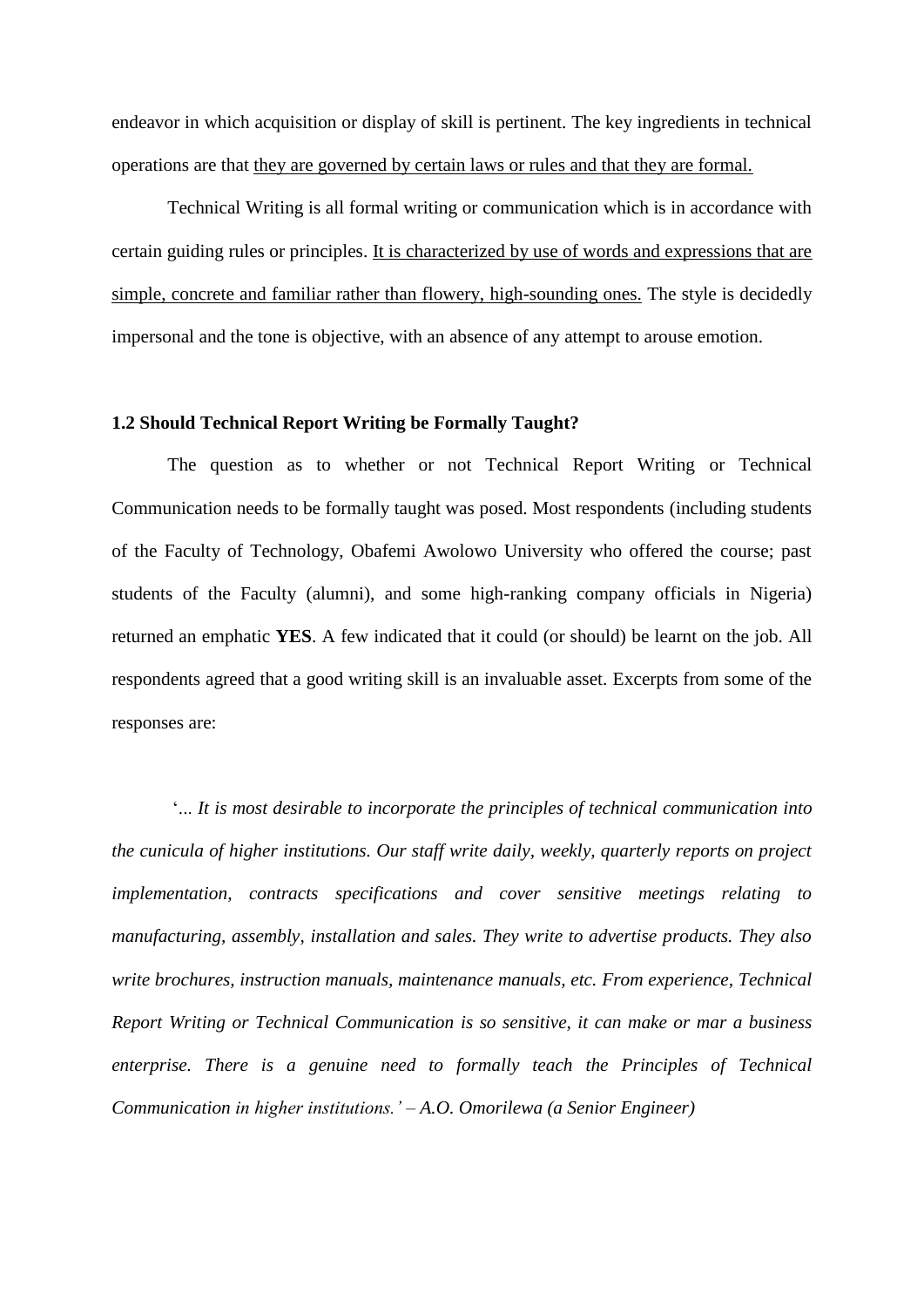'....... *I like the use of calm and restrained style in report-writing... I now prefer and use third person passive form. Thus I write "The logic gates were connected and the light was switched on.. ." instead of "I connected the logic gates and (I) switched on the light...". In abbreviating, I now write "3s." rather than "3 secs.", ('10 g' rather than '10gm'. etc.).' -Former Student with Reg No. 902883*

*"………..An engineer"s innovativeness, dynamism, accurate thinking and resourcefulness cannot be properly measured if he (or she) cannot communicate the ideas and thoughts... A fine report acts as a catalyst, a facilitator.., in the process of development especially for us in the less developed countries of the world... It is through good technical reports that people in need of technical assistance... can benefit from scientific and technological findings... We are able to follow up and improve upon the inventions of Einstein, Archimedes, Faraday..., Avogadro, Bernoulli, Rolls Royce, etc. (largely) because they were good technical report writers." - Olu Awoyinfa (MD of an Engineering & Management Consulting Firm)*

## **1.3 Common Writing Deficiencies**

Professionals and non-professionals alike often make certain surprising mistakes in writing letters, memoranda, and reports. Some of the mistakes can be annoying because they are not expected at the level of the writers concerned. Some selected common mistakes are briefly discussed. The purpose is not to provide an exhaustive list or even to develop formulas for detecting errors. Rather it is intended to call attention to and sensitize the writer to avoiding common writing pitfalls and in any case to further make a case for a formal inclusion of Technical Report Writing in the curricula of every higher institutions of learning.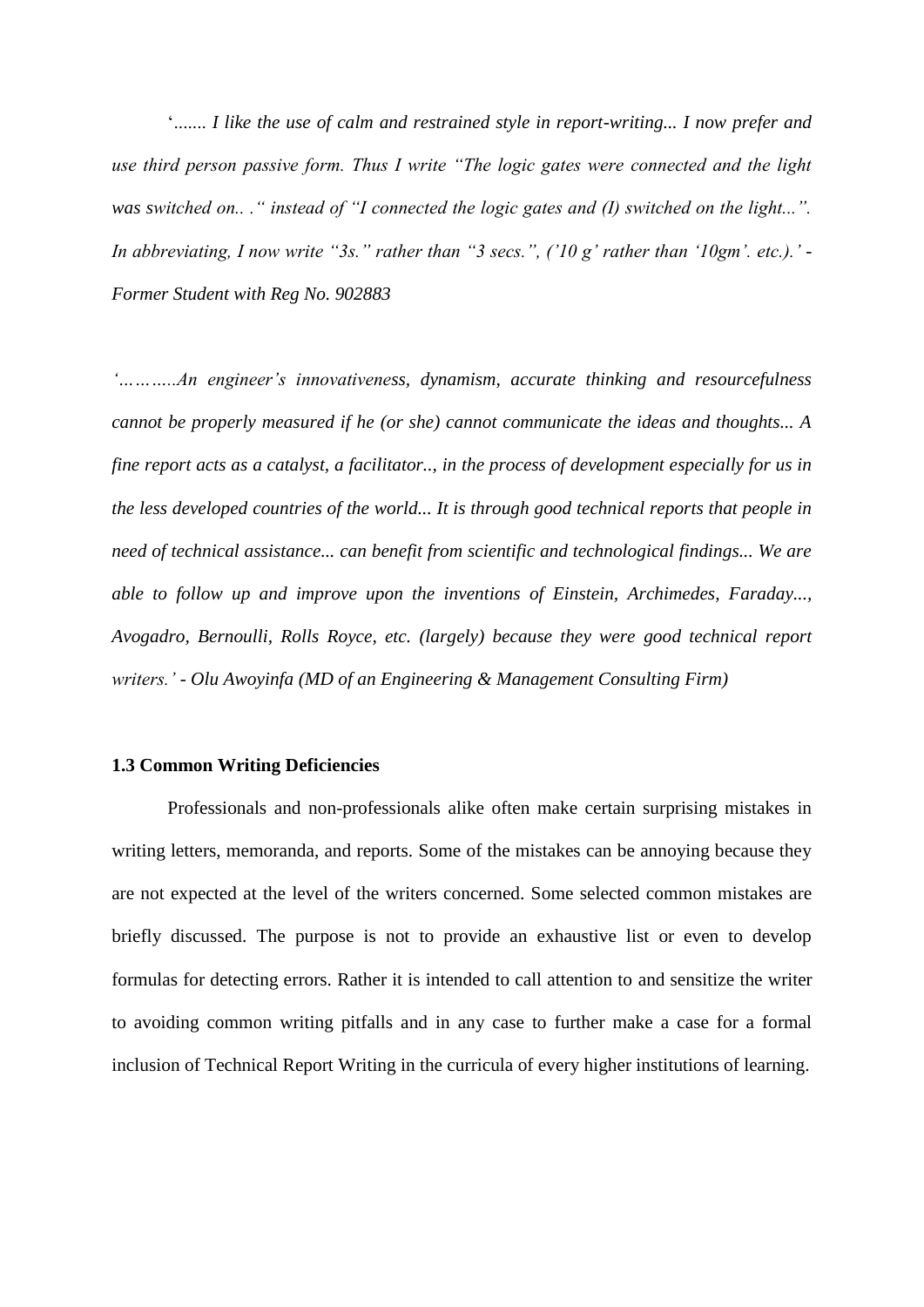#### **1.3.1 Surnames not distinguishable**

One practice very common among students at all levels of education is that when they write their names in full, the surnames are difficult to determine. On most forms to be filled, the place where the surname is to be placed is usually indicated. But where such guidance is not provided, all but the careful ones are prone to errors.

To a question as to how names should be written such that surnames are clearly distinguishable from other names, students give such answers as 'the surname must be written first'; 'the surname must be written last'; 'I would write out the surname in full and use initials for the others'. Such answers, of course, are unsatisfactory. The surname may be written first or last without violating any national or international convention. Also, there are many situations where other names are required to be written in full, in which case the use of initials may not be adequate.

Consider the following names as written and identify the surnames in each case:

- 1. Abayomi Adegoke
- 2. Abiodun Abayomi
- 3. Ogunwande Adeleke
- 4. Anderson Jack
- 5. Musa Shehu
- 6. Yusuf Emeka
- 7. Olusegun John
- 8. Obioha Ngozi
- 9. David Okunade

Since a surname can be written first or last, and given the widespread confusion in the way individuals handle this simple task, one would only be guessing as to what was meant to be the surname in each case.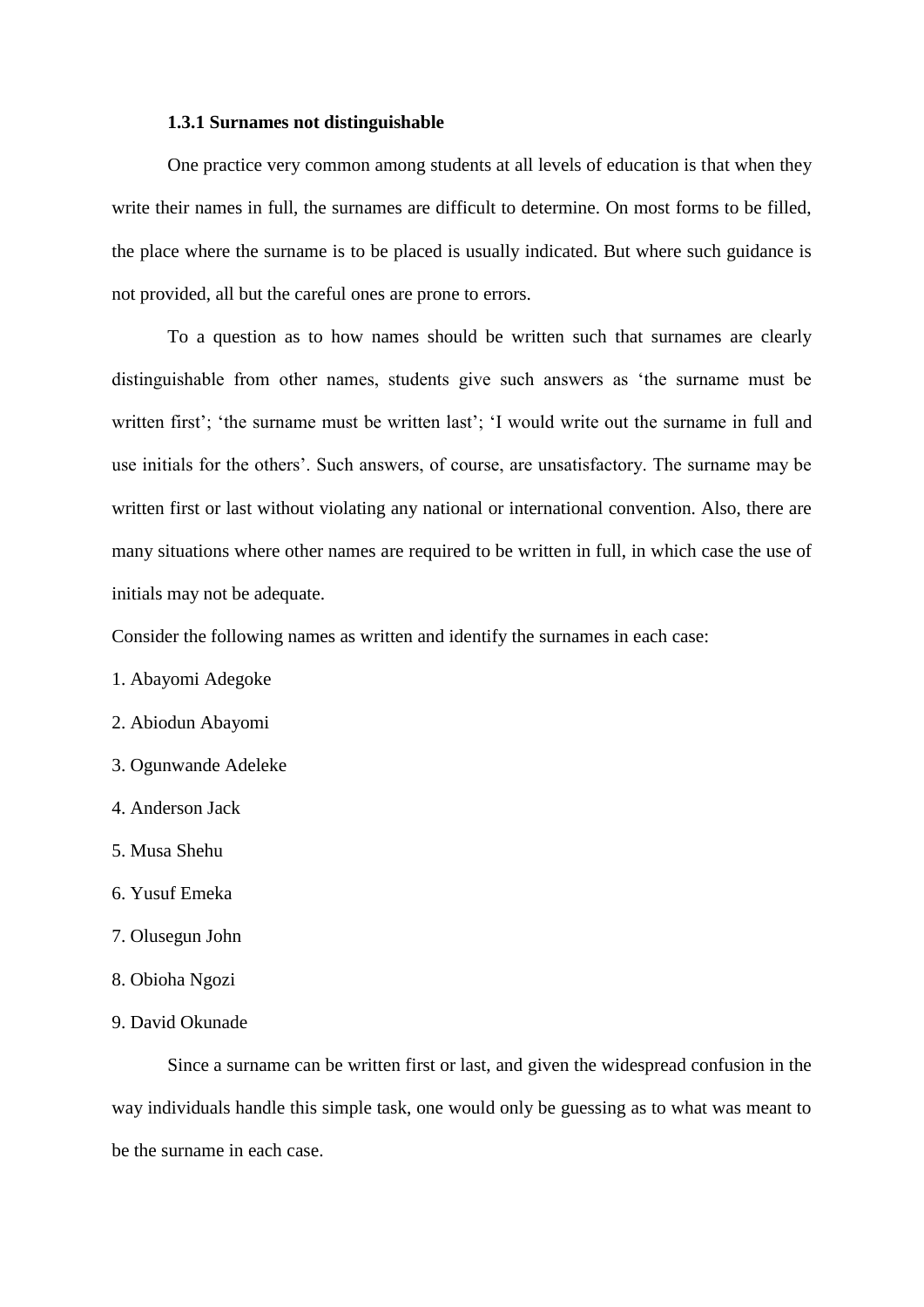However, written as the names are (without suitable punctuation marks) the name that is written last would generally be treated as the surname. Thus, in 1 to 9 above, the surnames, respectively, would be thought to be Adegoke, Abayomi, Adeleke, Jack, Shehu, Emeka, John, Ngozi and Okunade.

One general guiding rule to solve the problem is this: (1). accept the first- written name as the surname if it is followed by a comma, or (2). if it is written in capital letters while the other names are written in lower case or (3). if it is underlined, otherwise (4). accept the last-written as the surname. Examine the following:

(a) Obioha, Ngozi

- (b) ABAYOMI Abioduri
- (c) ADELEKE, Ogunwande
- (d) Musa, Shehu
- (e) JOHN, Olusegun
- (f) EmekaYusuf
- (g) Jack Anderson

In (a) to (g) above, the surnames are Obioha, Abayomi, Adeleke, Musa, John, Yusuf and Anderson. Notice that in (c), (d) and (e) the surnames may be said to be **over-identified.**

Does this all seem to be too much ado about nothing? It should not be. From experience, numerous students had missed scholarship awards and other valuable opportunities because their surnames, somehow, were treated as first and reduced to an initial. For example, the name Abdul Olusegun Rasheed was interpreted by the processing authority as A. O. Rasheed, when in fact he is O. R. Abdul (Abdul was the Surname). He was checking his name under 'A' and not finding it decided that he did not succeed.

Another closely related common mistake is in the form of truncating names. Friends may call Funke, Yinka, Abdul, Sola, Rukka, Femi, Oge , Ike, but in formal settings the names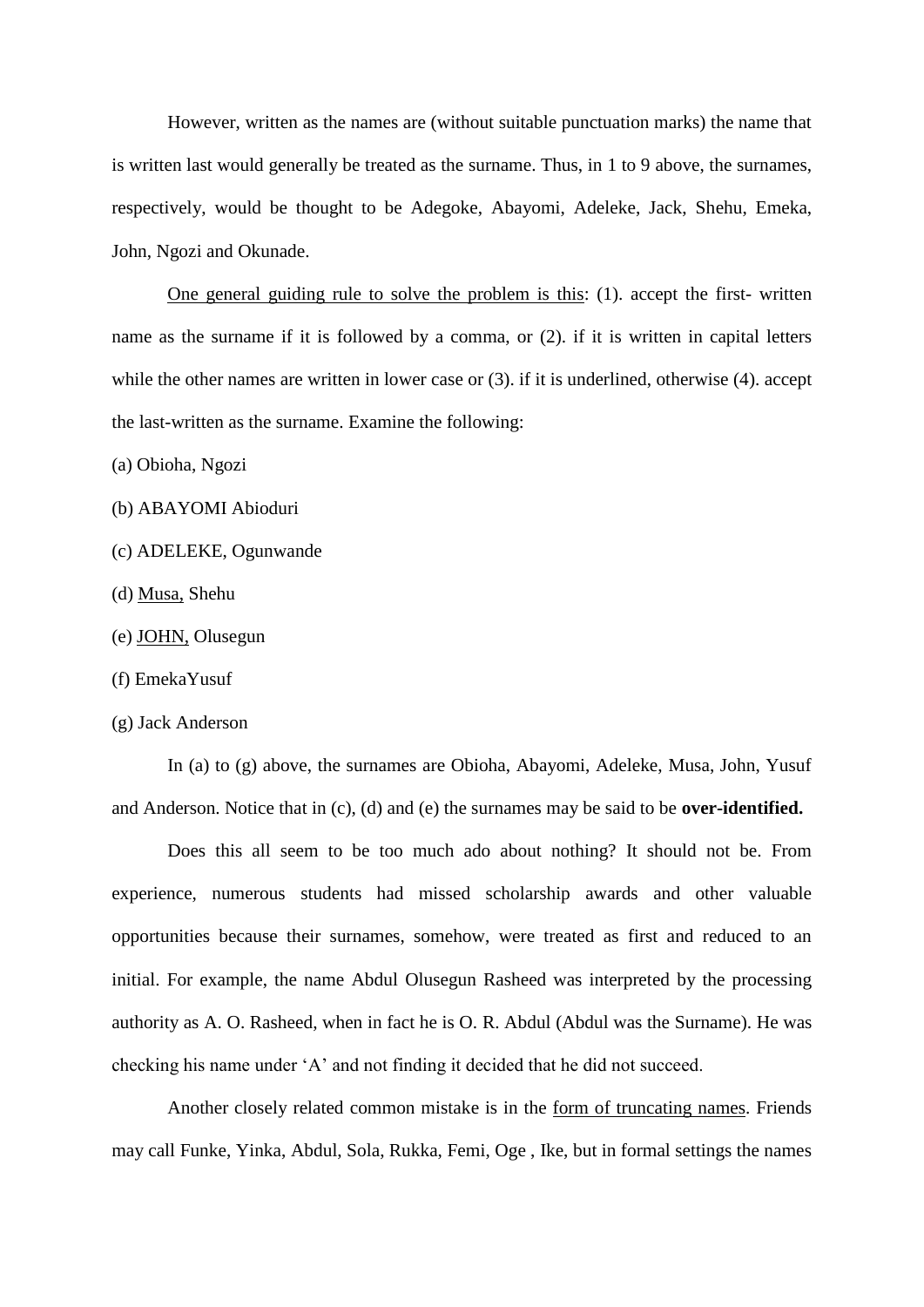should not be truncated. Write Olufunke, Adeyinka, Abdulrahaman, Olusola, Rukkayyat, Adefemi, Ogechi, Ikechukwu etc. as the case may be. For the name F. Anozie would not be accepted to be the same as O. Anozie when in fact it is Olufunke Anozie that has been so written. Many university alumni return certificates with complaints that the first names are wrong - Femi instead of Olufemi for example.

### **1.3.2 Spelling errors**

In the hundreds of term papers and laboratory reports that students submit and in numerous professional reports written in the names of establishments, certain spelling errors are surprisingly common. Some of the most common in our experience are tittle (for title), litterature (for literature), proffession (for profession), refrences (for references), writting (for writing), beleive (for believe), been (for being), being (for been), lenght (for length), etc. This can be a common 'costly mistakes' in a technical report

Fortunately there are facilities in most computer word-processing packages to perform spelling checks. It remains for the writer to be sensitive to making the spelling checks with the computer or manually.

#### **1.3.3 Structurally deficient sentences**

Another form in which writing incompetence is reflected is in wrong sentence structuring. A few examples will suffice:

1. 'In response to the advertisement for tenders. I hereby indicate my interest.' Clearly the first full stop (.) should be replaced by a comma. This is a very common error. There is no verb in the first part, therefore, it is not a sentence. It is a phrase, or at best a clause. The sentence should read: 'In response to the advertisement for tenders, I hereby indicate my interest.'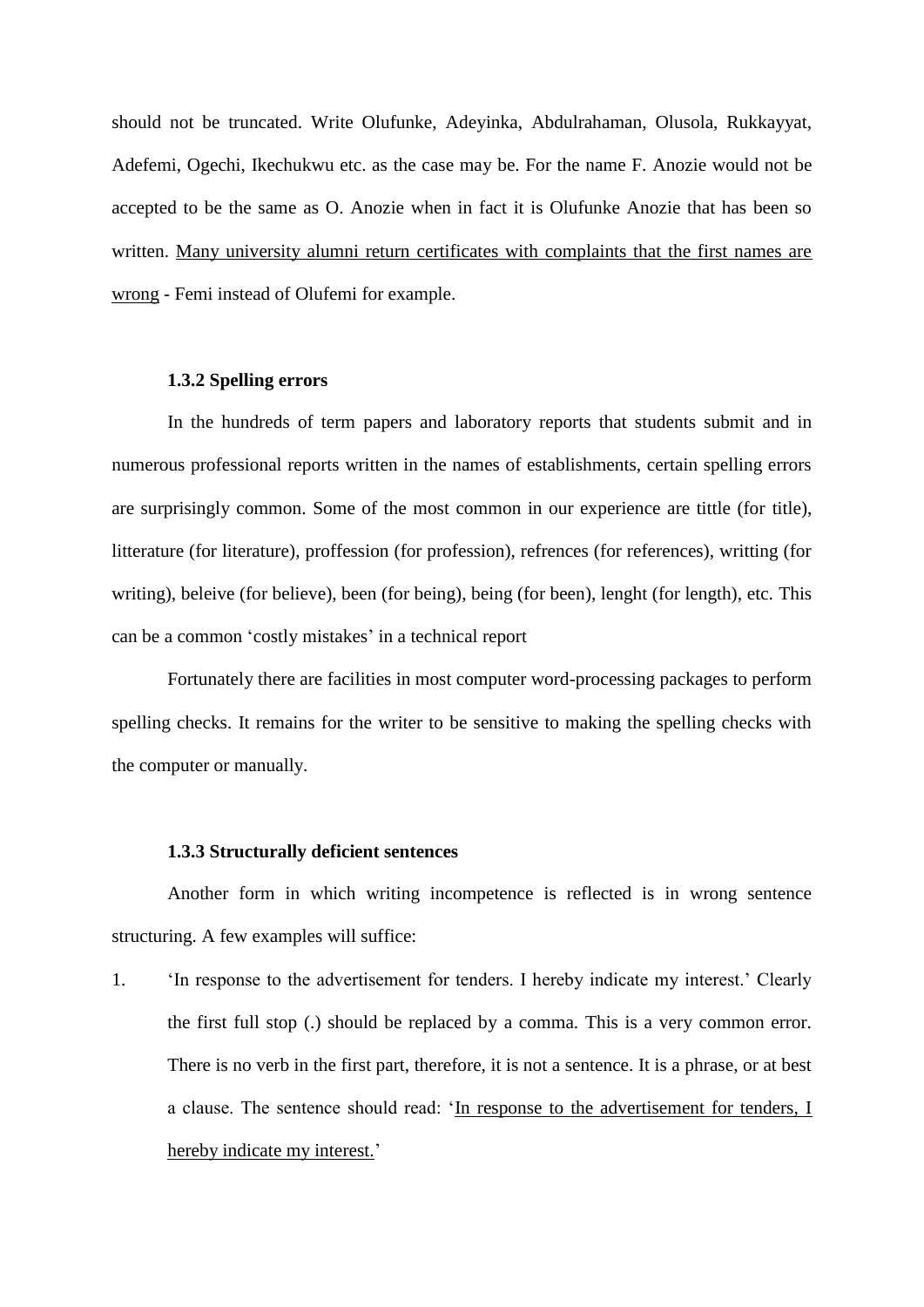2. 'Having listened to the network news we welcome you back to ABC radio.'

The question here is 'who did the listening and who did the welcoming back? Let's rearrange the sentence:

'We, having listened to the ... news, welcome you back......'.

Certainly that is not what was intended but it is what the sentence says. This is a problem of incorrect subject-verb relationship.

3. 'The objectives of the study include updating literature, sorting out correct procedures, and to perform laboratory tests….'.

The problem here is that of lack of parallelism. It is much better to write'... updating.. ., sorting..., and performing...'.

# **1.3.4 Other miscellaneous deficiencies**

There are several other communication inadequacies. Examples of some common ones are provided hereunder:

- 'I suppose to do it'. This is wrong. 'I am supposed to do it' is the correct way to say that. To be sure, the word 'suppose' can also be used as a verb (an intransitive verb): 'I suppose he is a member of the team', 'we all supposed him to be up to the task', 'do you suppose it will rain?'
- 'In response to your enquiry, find attached. ...'. This is not good enough. The word 'please' is needed: 'In response to your enquiry, please find attached…..,.'
- 'He spoke to Akin and I'. This is wrong. 'He spoke to Akin and me' is the correct form. 'Akin and I took part in the competition'. This is correct. This is really a simple matter of subject and object.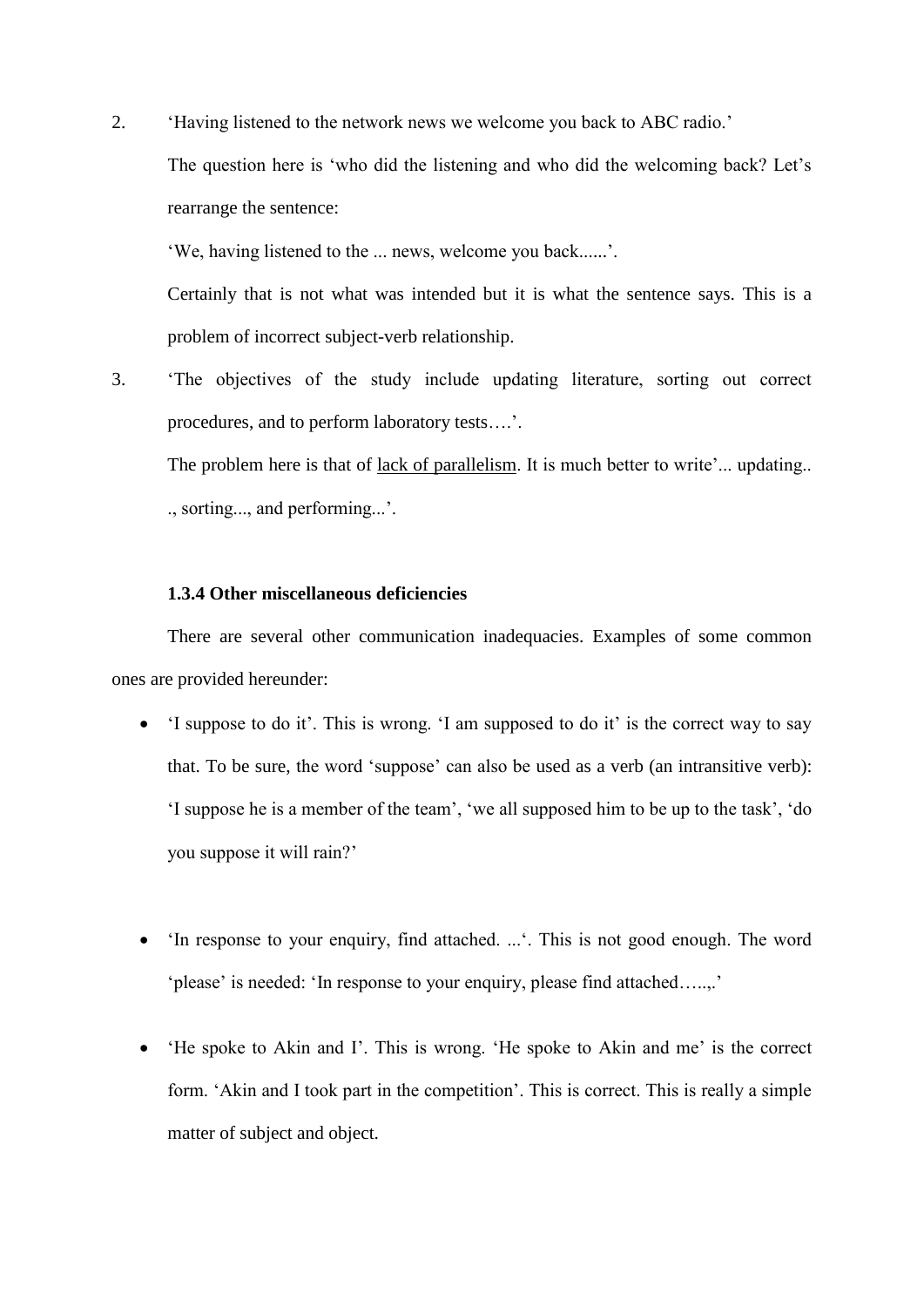'We tried to advice him but he seems unreceptive to advise'. This is incorrect; 'advice' is the noun form, while 'advise' is a verb. Thus the two underlined words in the sentence should be interchanged. Consider other pairs: licence/license, practise/practice etc

## **1.4 Objectives of Technical Communication**

It is intended to attempt to address a number of concerns raised in past Technical Reports; to provide an opportunity for students of higher institutions and professionals alike to learn to write well.

In learning about fundamental principles of report writing, standard report formatting, key elements of reports, graphic aids, literature citing and referencing, letter writing, thesis writing etc. the reader would do well to bear in mind the numerous writing deficiencies and pitfalls introduced earlier.

# **1.5 Exercises**

- 1. From your own experience, list five (5) different (and varied) common technical writing pitfalls. Explain each briefly.
- 2. Write in support of, or against the statement: 'It is necessary to formally teach principles of technical communication'.
- 3. Why is it important that surnames be (easily) distinguishable from other names? How would you write (in full) your own names: in a dissertation?; in a conference paper?; on a poster?
- 4. Each of the following sentences is faulty in one or more respects. Rewrite each sentence correctly:
	- (a) I, representing the whole class, is submitting this report.